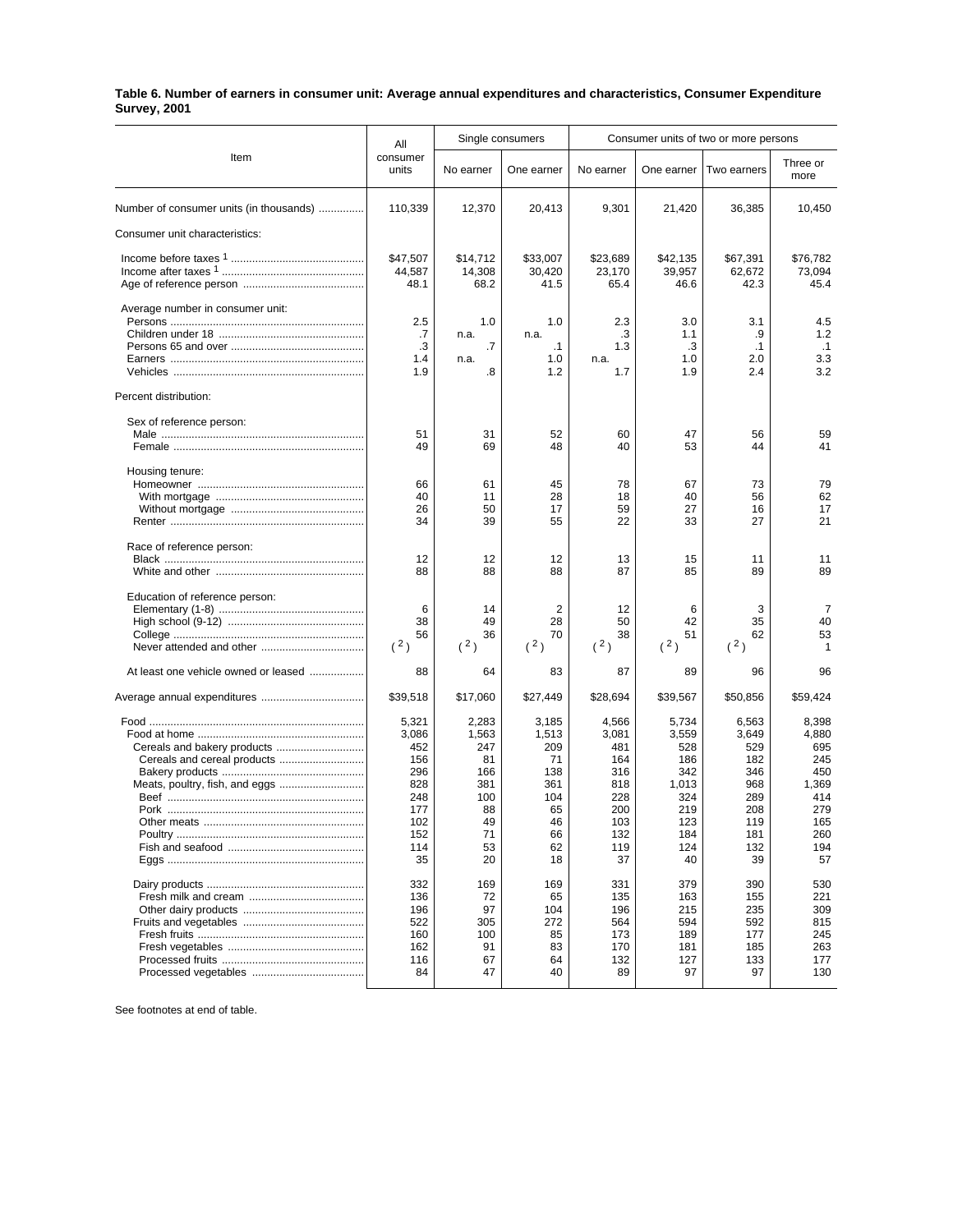## **Table 6. Number of earners in consumer unit: Average annual expenditures and characteristics, Consumer Expenditure Survey, 2001 — Continued**

|                                        | Single consumers<br>All |           | Consumer units of two or more persons |            |            |             |                  |
|----------------------------------------|-------------------------|-----------|---------------------------------------|------------|------------|-------------|------------------|
| Item                                   | consumer<br>units       | No earner | One earner                            | No earner  | One earner | Two earners | Three or<br>more |
|                                        | \$952                   | \$460     | \$502                                 | \$887      | \$1,046    | \$1,170     | \$1,472          |
|                                        | 116                     | 63        | 57                                    | 117        | 132        | 136         | 182              |
|                                        | 87                      | 50        | 37                                    | 90         | 102        | 100         | 143              |
|                                        | 455                     | 214       | 238                                   | 401        | 504        | 571         | 679              |
|                                        | 256                     | 123       | 141                                   | 241        | 271        | 312         | 416              |
|                                        |                         |           |                                       |            |            |             |                  |
| Food prepared by consumer unit on      | 38                      | 10        | 29                                    | 36         | 37         | 51          | 52               |
|                                        | 2,235                   | 720       | 1,673                                 | 1,486      | 2,175      | 2,914       | 3,518            |
|                                        | 349                     | 169       | 407                                   | 230        | 274        | 431         | 424              |
|                                        | 13,011                  | 6,837     | 9,302                                 | 9,350      | 13,559     | 16,657      | 16,937           |
|                                        | 7,602                   | 3,846     | 6,105                                 | 4,741      | 7,870      | 9,671       | 9,760            |
|                                        | 4,979                   | 1,916     | 2,840                                 | 3,066      | 5,254      | 6,915       | 7.174            |
| Mortgage interest and charges          | 2,862                   | 441       | 1,619                                 | 918        | 2,942      | 4,327       | 4,617            |
|                                        | 1,233                   | 864       | 685                                   | 1,209      | 1,301      | 1,524       | 1,613            |
| Maintenance, repairs, insurance, other |                         |           |                                       |            |            |             |                  |
|                                        | 884                     | 611       |                                       | 940        |            | 1,064       | 944              |
|                                        |                         |           | 536                                   |            | 1,011      |             |                  |
|                                        | 2,134                   | 1,757     | 2,958                                 | 1,278      | 2,060      | 2,151       | 1,826            |
|                                        | 489                     | 172       | 307                                   | 396        | 556        | 605         | 760              |
| Utilities, fuels, and public services  | 2,767                   | 1,762     | 1,822                                 | 2,638      | 2,965      | 3,248       | 3,832            |
|                                        | 411                     | 313       | 253                                   | 421        | 435        | 472         | 560              |
|                                        | 1,009                   | 669       | 626                                   | 1,041      | 1,120      | 1,171       | 1,335            |
|                                        | 112                     | 91        | 61                                    | 143        | 126        | 120         | 153              |
|                                        | 914                     | 478       | 706                                   | 700        | 940        | 1,105       | 1,316            |
|                                        | 321                     | 211       | 176                                   | 332        | 344        | 380         | 468              |
|                                        | 676                     | 518       | 258                                   | 465        | 648        | 1,053       | 614              |
|                                        | 291                     | 177       | 18                                    | 113        | 261        | 562         | 232              |
|                                        | 385                     | 340       | 240                                   | 351        | 386        | 490         | 381              |
|                                        | 509                     | 242       |                                       |            |            | 633         |                  |
|                                        |                         |           | 248                                   | 518        | 557        |             | 766              |
|                                        | 131                     | 61        | 59                                    | 135        | 153        | 157         | 214              |
|                                        | 255                     | 108       | 127                                   | 247        | 270        | 332         | 367              |
|                                        | 122                     | 72        | 62                                    | 135        | 134        | 144         | 185              |
| Household furnishings and equipment    | 1,458                   | 469       | 869                                   | 989        | 1,519      | 2,052       | 1,965            |
|                                        | 114                     | 53        | 62                                    | 94         | 132        | 147         | 145              |
|                                        | 372                     | 95        | 201                                   | 219        | 405        | 575         | 396              |
|                                        | 40                      | 17        | 12                                    | 30         | 48         | 60          | 49               |
|                                        | 178                     | 62        | 98                                    | 161        | 207        | 231         | 238              |
| Small appliances, miscellaneous        |                         |           |                                       |            |            |             |                  |
|                                        | 87                      | 32        | 49                                    | 71         | 84         | 123         | 110              |
| Miscellaneous household equipment      | 667                     | 209       | 447                                   | 413        | 643        | 915         | 1,026            |
|                                        | 1,743                   | 513       | 1,080                                 | 1,074      | 1,800      | 2,319       | 2,919            |
|                                        | 423                     | 74        | 274                                   | 279        | 393        | 584         | 753              |
|                                        | 335                     | 67        | 262                                   | 231        | 274        | 446         | 626              |
|                                        | 88                      | 7         | 12                                    | 48         | 119        | 138         | 127              |
|                                        | 677                     | 282       | 381                                   | 463        | 742        | 856         | 1,142            |
|                                        | 562                     | 272       | 356                                   | 417        | 566        | 684         | 999              |
|                                        | 115                     |           | 25                                    | 46         | 176        | 171         |                  |
|                                        | 81                      | 10        |                                       |            | 119        |             | 143<br>114       |
|                                        | 302                     | 6<br>72   | 18                                    | 32         | 312        | 122<br>429  | 480              |
| Other apparel products and services    | 259                     | 80        | 169<br>238                            | 162<br>138 | 234        | 329         | 429              |
|                                        |                         |           |                                       |            |            |             |                  |
|                                        | 7,633                   | 2,232     | 5,093                                 | 4,957      | 7,596      | 9,843       | 13,760           |
|                                        | 3,579                   | 968       | 2,312                                 | 2,158      | 3,729      | 4,494       | 6,916            |
|                                        | 1,685                   | 507       | 1,029                                 | 1,171      | 1,804      | 2,084       | 3,189            |
|                                        | 1,848                   | 449       | 1,227                                 | 955        | 1,881      | 2,368       | 3,633            |
|                                        | 46                      | $3_{12}$  | 356                                   | 331        | 44         | 42          | 95               |
|                                        | 1,279                   | 392       | 821                                   | 915        | 1,273      | 1,672       | 2,196            |
|                                        |                         |           |                                       |            |            |             |                  |

See footnotes at end of table.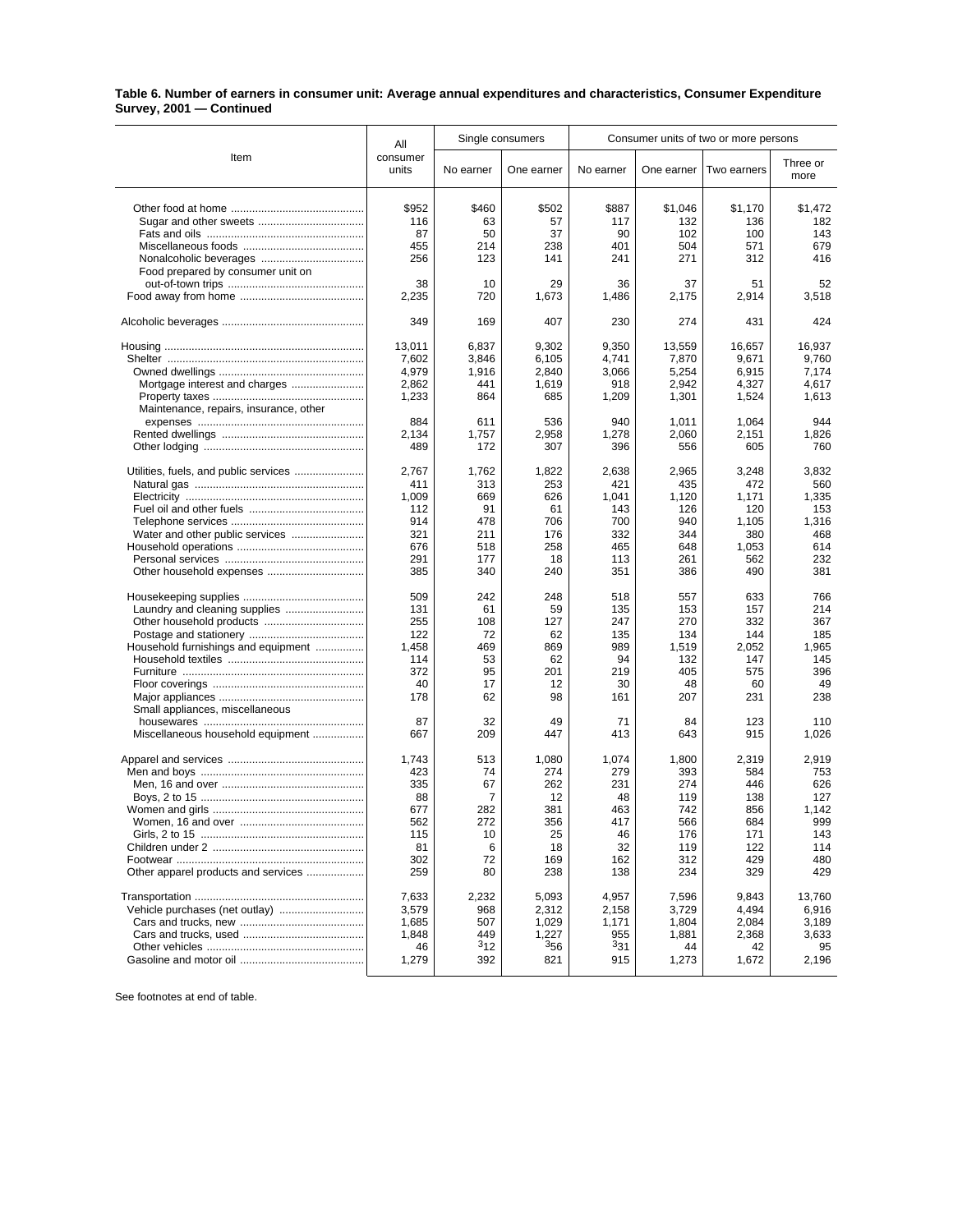## **Table 6. Number of earners in consumer unit: Average annual expenditures and characteristics, Consumer Expenditure Survey, 2001 — Continued**

| Item                                                                                                                    | All                                 | Single consumers                   |                                  | Consumer units of two or more persons |                                    |                                     |                                     |
|-------------------------------------------------------------------------------------------------------------------------|-------------------------------------|------------------------------------|----------------------------------|---------------------------------------|------------------------------------|-------------------------------------|-------------------------------------|
|                                                                                                                         | consumer<br>units                   | No earner                          | One earner                       | No earner                             | One earner                         | Two earners                         | Three or<br>more                    |
| Vehicle rental, leases, licenses, other                                                                                 | \$2,375<br>359<br>662<br>819        | \$715<br>45<br>260<br>320          | \$1,616<br>201<br>517<br>516     | \$1,565<br>131<br>460<br>724          | \$2,205<br>334<br>643<br>750       | \$3,181<br>545<br>806<br>1,047      | \$4,096<br>651<br>1,151<br>1,435    |
|                                                                                                                         | 534<br>400                          | 90<br>156                          | 381<br>344                       | 250<br>319                            | 479<br>390                         | 784<br>496                          | 858<br>552                          |
|                                                                                                                         | 2,182<br>1,061<br>573<br>449<br>100 | 2,065<br>1,009<br>396<br>590<br>71 | 1,062<br>494<br>292<br>209<br>67 | 3,724<br>1,914<br>722<br>921<br>167   | 2,322<br>1,138<br>621<br>469<br>94 | 2,277<br>1.103<br>671<br>396<br>107 | 2,511<br>1,163<br>756<br>466<br>125 |
| Television, radios, sound equipment<br>Pets, toys, and playground equipment<br>Other entertainment supplies, equipment, | 1,953<br>526<br>660<br>337          | 622<br>133<br>317<br>124           | 1,387<br>393<br>533<br>230       | 1,318<br>322<br>469<br>189            | 2,024<br>537<br>645<br>345         | 2,633<br>720<br>827<br>469          | 2,677<br>738<br>927<br>455          |
|                                                                                                                         | 430                                 | 48                                 | 231                              | 338                                   | 497                                | 617                                 | 557                                 |
| Personal care products and services                                                                                     | 485                                 | 249                                | 327                              | 462                                   | 487                                | 588                                 | 721                                 |
|                                                                                                                         | 141                                 | 89                                 | 124                              | 137                                   | 132                                | 168                                 | 164                                 |
|                                                                                                                         | 648                                 | 228                                | 542                              | 194                                   | 547                                | 773                                 | 1,525                               |
| Tobacco products and smoking supplies                                                                                   | 308                                 | 137                                | 244                              | 215                                   | 303                                | 374                                 | 504                                 |
|                                                                                                                         | 750                                 | 358                                | 616                              | 576                                   | 736                                | 960                                 | 934                                 |
|                                                                                                                         | 1,258                               | 1,083                              | 1,052                            | 1,300                                 | 1,083                              | 1,425                               | 1,612                               |
| Personal insurance and pensions                                                                                         | 3,737<br>410<br>3,326               | 196<br>173<br>323                  | 3,028<br>185<br>2,844            | 590<br>467<br>3123                    | 2,971<br>393<br>2,577              | 5,846<br>555<br>5,291               | 6,338<br>612<br>5,726               |
| Sources of income and personal taxes: 1                                                                                 |                                     |                                    |                                  |                                       |                                    |                                     |                                     |
| Social Security, private and government                                                                                 | 47,507<br>38,334<br>2,231           | 14,712<br>$\binom{4}{4}$           | 33,007<br>28,600<br>1,831        | 23,689<br>(4)                         | 42,135<br>31,671<br>2,158          | 67,391<br>60,785<br>3,384           | 76,782<br>69,606<br>3,602           |
|                                                                                                                         | 4.963                               | 11,585                             | 1,398                            | 19,973                                | 5,869                              | 1,781                               | 1,689                               |
| Interest, dividends, rental income, other property                                                                      | 951                                 | 1,979                              | 451                              | 1,768                                 | 1,044                              | 696                                 | 868                                 |
| Unemployment and workers' compensation,                                                                                 | 171                                 | 88                                 | 72                               | 247                                   | 182                                | 219                                 | 227                                 |
| Public assistance, supplemental security income,                                                                        | 384<br>315<br>158                   | 619<br>357<br>84                   | 69<br>295<br>291                 | 1,280<br>362<br>59                    | 611<br>468<br>133                  | 189<br>227<br>110                   | 257<br>270<br>263                   |
|                                                                                                                         | 2,920<br>2,237<br>555<br>129        | 404<br>267<br>34<br>103            | 2,587<br>2,008<br>494<br>85      | 519<br>314<br>50<br>155               | 2,178<br>1,637<br>425<br>117       | 4,719<br>3,652<br>918<br>149        | 3,688<br>2,820<br>682<br>186        |
|                                                                                                                         | 44,587                              | 14,308                             | 30,420                           | 23,170                                | 39,957                             | 62,672                              | 73,094                              |

See footnotes at end of table.